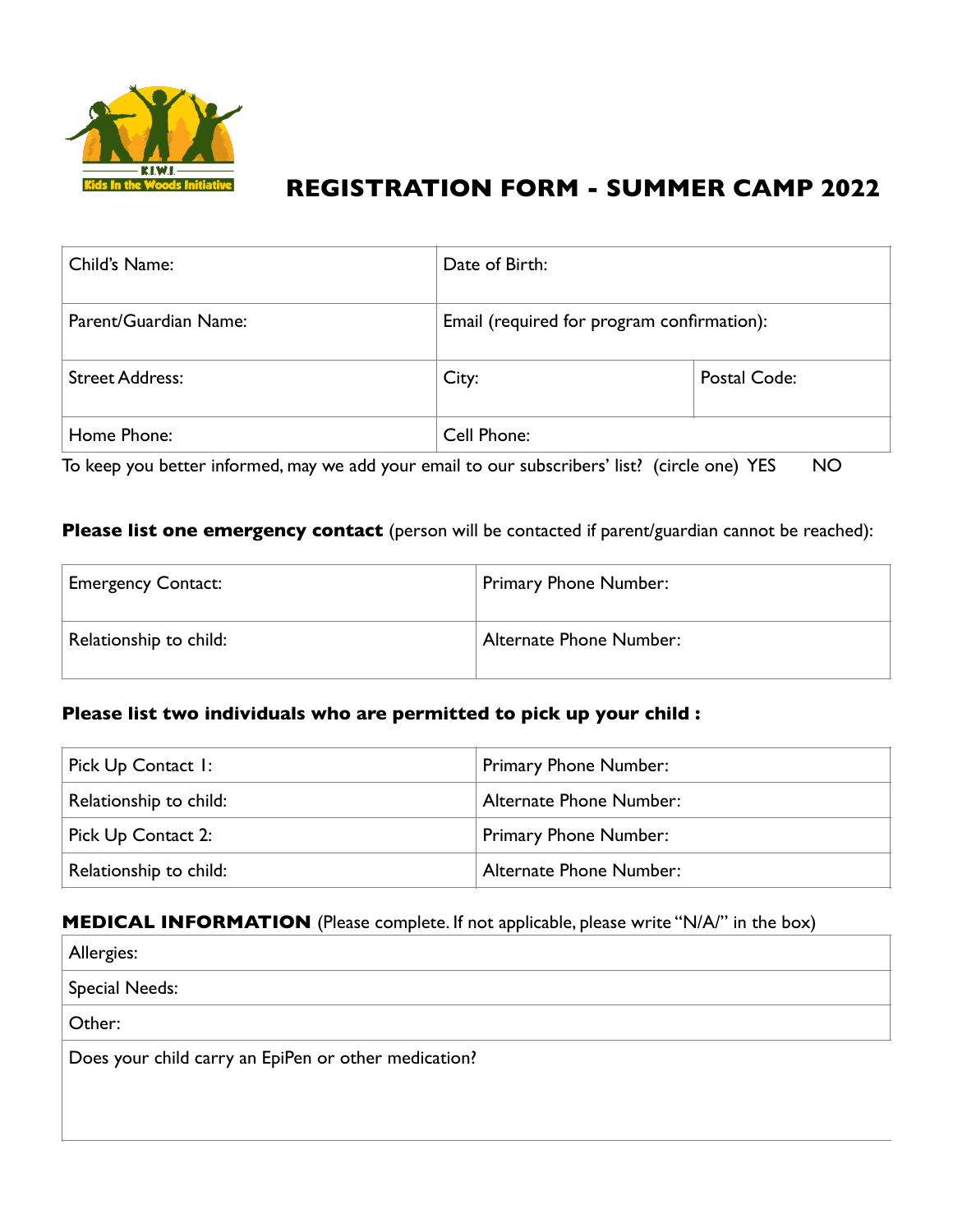| <b>PROGRAM SESSION INFO</b>                     | DAY/TIME                             | <b>FEE</b> | <b>TOTAL</b> |  |  |  |
|-------------------------------------------------|--------------------------------------|------------|--------------|--|--|--|
| <b>ADVENTURE CAMP "A"</b> (Ages 4 - 7)          |                                      |            |              |  |  |  |
| July 4, 5, 6, 7, 8,<br>(5 consecutive days)     | Mon. - Fri.<br>9:00 a.m.- 12:00 p.m. | \$200      |              |  |  |  |
| <b>ADVENTURE CAMP "B"</b> (Ages 8 - 12)         |                                      |            |              |  |  |  |
| July 11, 12, 13, 14, 15<br>(5 consecutive days) | Mon. - Fri.<br>9:00 a.m.-12:00 p.m.  | \$200      |              |  |  |  |
|                                                 |                                      |            |              |  |  |  |
| <b>Grand Total</b>                              |                                      |            |              |  |  |  |

## **METHOD OF PAYMENT** (circle one):

**Cheque** (payable to Kids In the Woods Initiative) **INTERAC email transfer** ([info@kidsinthewoodsinitiative.org](mailto:info@kidsinthewoodsinitiative.org))

### **Programs are filled on a first-come, first-serve basis. Space in programs is limited!**

*A email confirming registration and a K.I.W.I. Information package will be emailed to registrants.*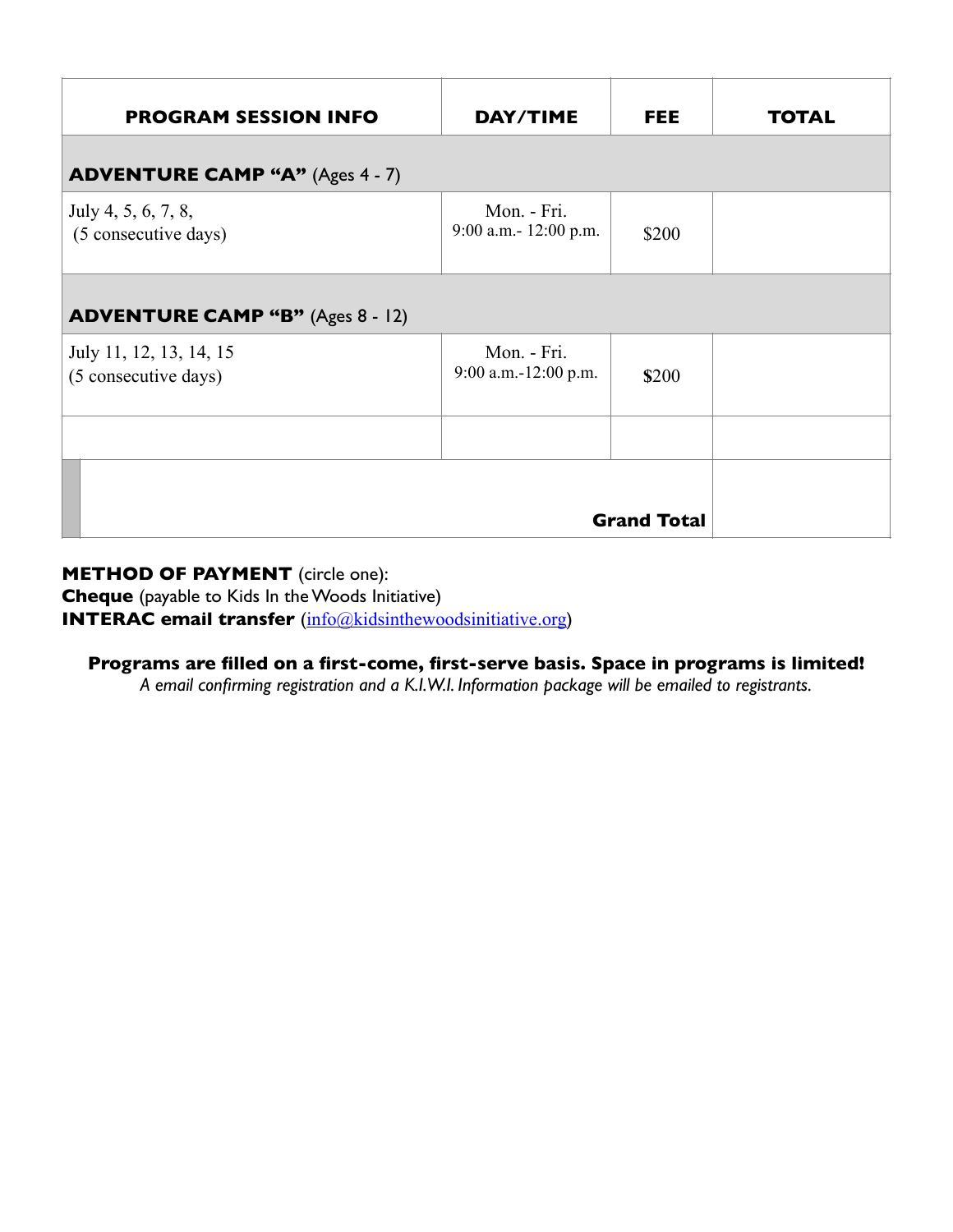# **RELEASE, WAIVER AND INDEMNITY**

In consideration of my child / ward's (print child's name:

registration and the permission to participate in outdoor programs with Kids In the Woods Initiative in 2021, I, the undersigned, hereby release, waive and forever discharge Kids In the Woods Initiative, respectfully, as well as their relative employees, agents, volunteers and representatives of and from all claims, demands, damages, costs, expenses, actions and causes of action, whether in law or in equity, in respect to death, injury, loss or damage to my person or property however caused, arising or to arise by reason of my child / ward's participation in the said programs, whether as a spectator or participant or otherwise, whether prior to, during or subsequent to the program and not withstanding that same may have been contributed to or occasioned by the negligence of the aforesaid. I further hereby undertake to hold and save harmless and agree to indemnify Kids In the Woods Initiative and their respective employees, agents and representatives from and against any and all liability incurred by any or all of them arising as a result of, or in any way connected with my child/ward's participation in said programs.

By signing this form, I acknowledge I have read, understood and agreed to the above Waiver, Release and Indemnity. I warrant that there is no health or physical reason why my child/ward should not participate in the programs.

\_\_\_\_\_\_\_\_\_\_\_\_\_\_\_\_\_\_\_\_\_\_\_\_\_\_\_\_\_\_\_\_\_\_\_\_\_\_\_\_\_\_\_\_\_\_\_\_\_\_\_\_\_\_\_\_\_\_\_\_\_\_\_\_\_\_\_\_\_\_\_\_\_\_\_\_\_\_\_\_

Name of Parent/Guardian (please print) Signature of Parent/Guardian

 $Date:$ 

## **PHOTO RELEASE**

Occasionally, photos will be taken during program sessions. These photographs may be published and used by Kids In the Woods Initiative to illustrate and promote the K.I.W.I. experience, and its programs for children and families. Photographs may be used in the K.I.W.I. annual report, on the K.I.W.I. website, Facebook or Twitter pages, or on a promotional brochure for K.I.W.I. – photographs will not be used without your consent for any other purposes. Your child's name will **not** be published with the photos.

I consent to allow photographs of my child to be taken by K.I.W.I. staff during program activities (circle one): **YES NO**

# **CANCELLATION POLICY**

Requests for cancellations or refunds must be made in writing and submitted to Kids In the Woods Initiative at info@kidsinthewoodsinitiative.org. Requests for refunds received prior to 14 days before the camp start date will receive a refund minus an administration fee of 10% of the total fee. Refund requests received less than 14 days before the camp start date are subject to an administration fee of 50% of the total fee. Refund requests that are received less than 7 days before the camp start date will not qualify for a refund. A doctor's note is required for cancellations due to medical reasons. Refunds are not granted for inclement weather.

# **YOUR PRIVACY IS IMPORTANT**

Kids In the Woods Initiative respects your privacy. We adhere to all legislative requirements with respect to protecting your privacy. We do not rent, sell or trade our mailing lists without your permission. The information you provide will be used to deliver services and to keep you informed and up to date about K.I.W.I. activities. If at any time you do not wish to receive information, please call us at 647-875-8952 and we will accommodate your request.